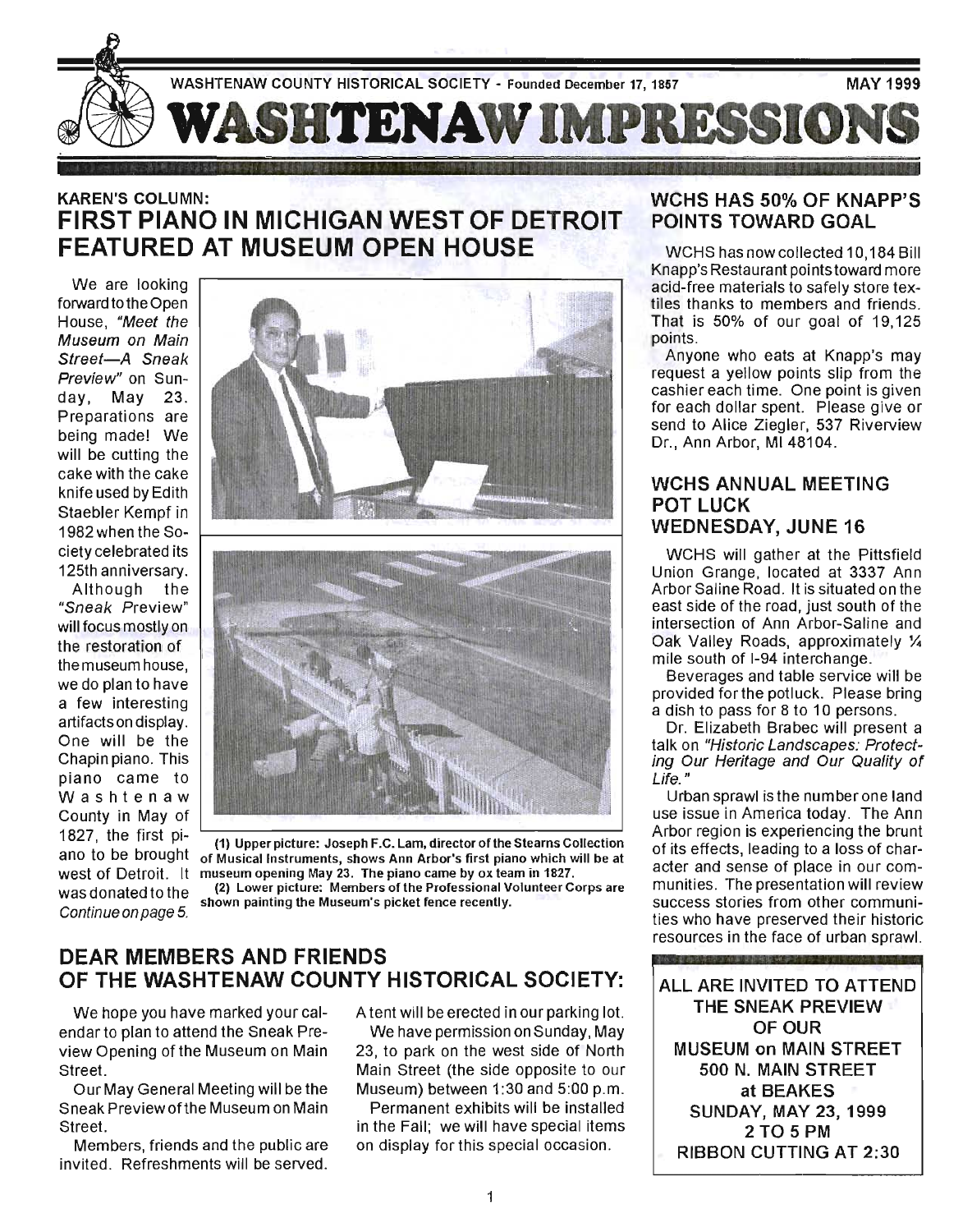razor blades in half, then in half again, to work on model airplanes made of balsa wood. "The Japanese have come up with a better idea: a little blade that you can snap off as many times as you like."

Continuing with the inventory of his pockets, he said, "I have a pencil here that one who deals with antique materials would use. It has a number two lead. It's virtue is that if you make a mark on something, you can

erase it. We discourage pens."

He next showed a tool called a bone folder. "Its name comes from the good old days when they made books by hand. The printer printed on the largest sheet of paper his press would take, then folded it into smallersheets, as desired. They used this tool to make the crease."

Starting the slide presentation of the restoration of a book belonging to the University of Michigan Law Library, Jim recalled his conversation with the librarian in charge of it. "By way of warning me to be careful of it, this is a 17th-century law book, Coke's Commentary on Littleton.

"Talk about value! I was assured that if this book came to misfortune ,the whole of Judea-Christian civilization would come tumbling down around our ears!

"The first thing we do is examine the book and document its condition. We take pictures, candid shots, of what we do.

"We can see that the back of the book is pretty well missing except for a little bit here and a little bit there. It is sewed over a number of raised bands.

"Of the headbands or end bands on top and bottom, one is missing, one partly there. You will notice that the cover is nothing really special. It is calfskin. It has no special



Restoration under way.

decoration or ornamentation, plus it has suffered from application of ' various kinds of adhesive tapes: some plastic, some cloth. We make note of all of that."

Mr. Craven then presented a detailed, step-by-step slide show of the restoration of this law book. The slides told the story.

"This particular book has what is called laced-on boards. That is the sewing part, the hemp cords that the book is sewn over, attached to the boards of the book. We're beginning to decide the book will have to be re-sewn. The boards are more or less attached but, as a bookbinder would say, the slips are broken.

"We have a kind of a motto--I guess it was stolen from the medical profession. When we work on things like this, we try to 'Do No Harm.' We also have a little prayer: 'Deliver me from the thing that somebody else has fixed.'

"From the 1940s or so, we have repairs made with adhesive tapes, both plastic and cloth. One of the problems of using cellophane tapes is that they have what is called a slow-flow adhesive. It differs from an Elmer's Glue, animal glue, or wheat paste, which are static; they stay there. Sticky tapes are susceptible to capillary action and the adhesive can soak into the paper.

"There was also a lot of brown paper tape, lick and stick, thatwas also used by previous repairers.

"One of the things we do is count pages to make sure they sent us everything. We want to send back everything we received. Of course, pages are usually consecutive, but we found an anomaly where there was a discontinuity in numbering.

"Some of the pages of this 1628 book are a bit

damaged and certainly a little bit brittle.

"There are some tom pages and there is a nip out of the corner of the title page.

"For page repair we are going to do what we call leaf casting, a form of making or remaking paper.

"We use quality papers in our shop. We throw off-cuttings into a box. Every once in a while, we make little snippets of them, boil them up for a period of time, put them into a blender and turn them into a paper slurry.

"We lay the paper to be repaired on a window screen in a tray of water. We pour our slurry over that. Water filters through the screen, going every place that is not occupied by the paper. Where the water goes, it deposits paper fibers on the screen. We are rather proud of how this came out.

"It was decided to wash the pages of the book, that is, to immerse them in water and gently, gently move the sheets up and down a little bit. It is more soaking than agitated washing.

"On occasion, one would put a drop or two of detergent to act as a surfactant and help the water penetrate a little better. Mainly, it is soaking. We use water filtered for particles and chemicals and softened.